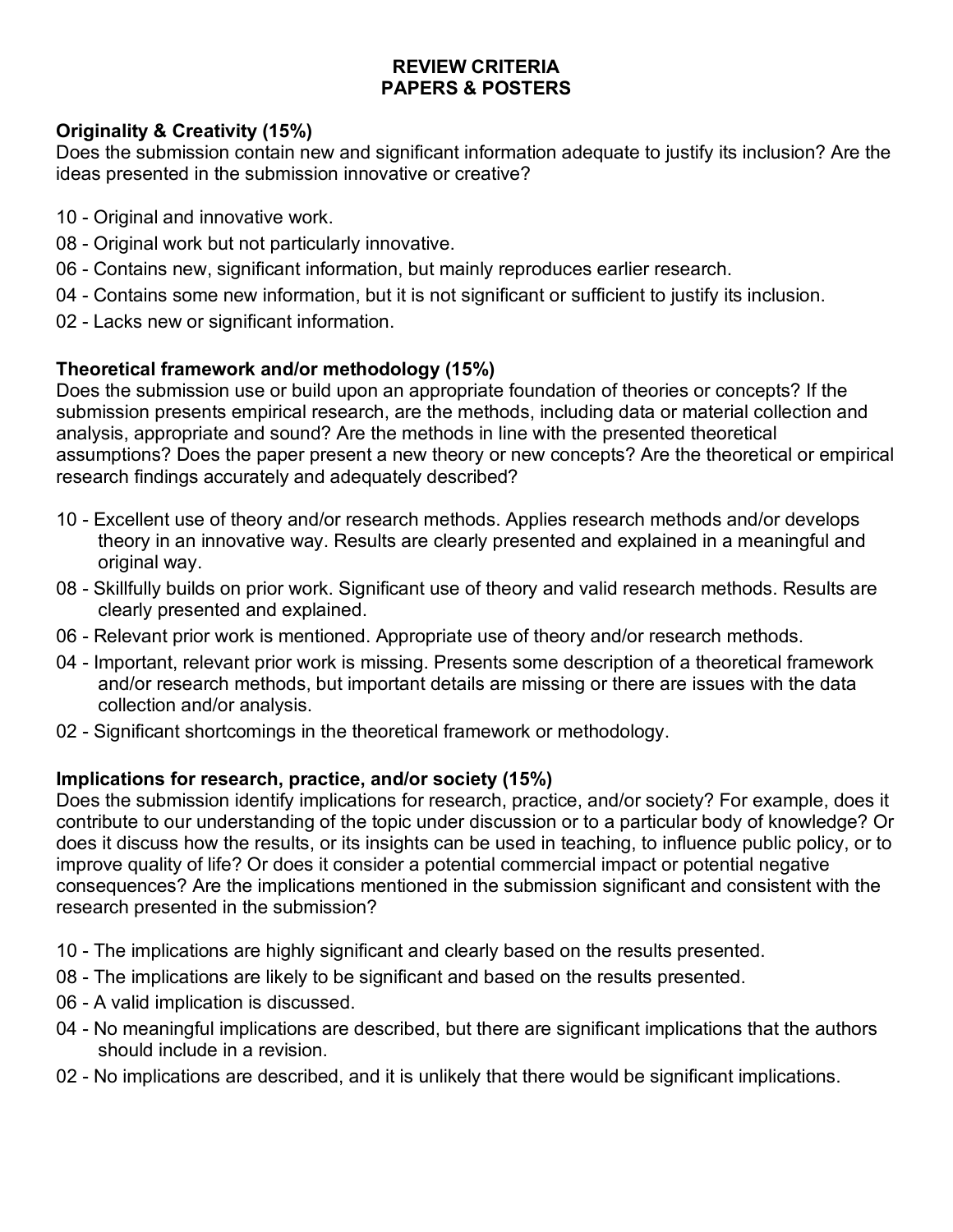# **Clarity of submission (15%)**

Is the submission well-written?

- 10 Very well written, easy to follow, with no or few errors.
- 08 Well written, but the clarity could be improved.
- 06 The major points are clear, but there are significant shortcomings in the clarity.
- 04 The submission is difficult to understand and/or misses important parts.
- 02 The submission is very difficult/impossible to understand and/or misses key parts.

### **Potential for engaging conference participants (15%)**

Please estimate the interest you think this contribution will generate. Will there be general excitement and enthusiasm for the submission (i.e., great interest)? Will there be a portion of attendees who will come to hear about it or read the paper in the conference proceedings (i.e., moderate interest)? Or will only a handful of attendees want to hear about it (i.e., low interest)?

- 10 very high potential
- 08 high potential
- 06 average potential
- 04 low potential
- 02 very low/no potential

#### **Overall recommendation (25%)**

Should this submission be considered for inclusion in the Annual Meeting? How important is this work? Will people take away something useful from this contribution? Please think carefully about your overall recommendation. Should the submission be accepted or rejected?

- 10 Strong accept (a very high-quality contribution)
- 08 Accept (a good, solid contribution)
- 06 Undecided
- 04 Weak reject
- 02 Strong reject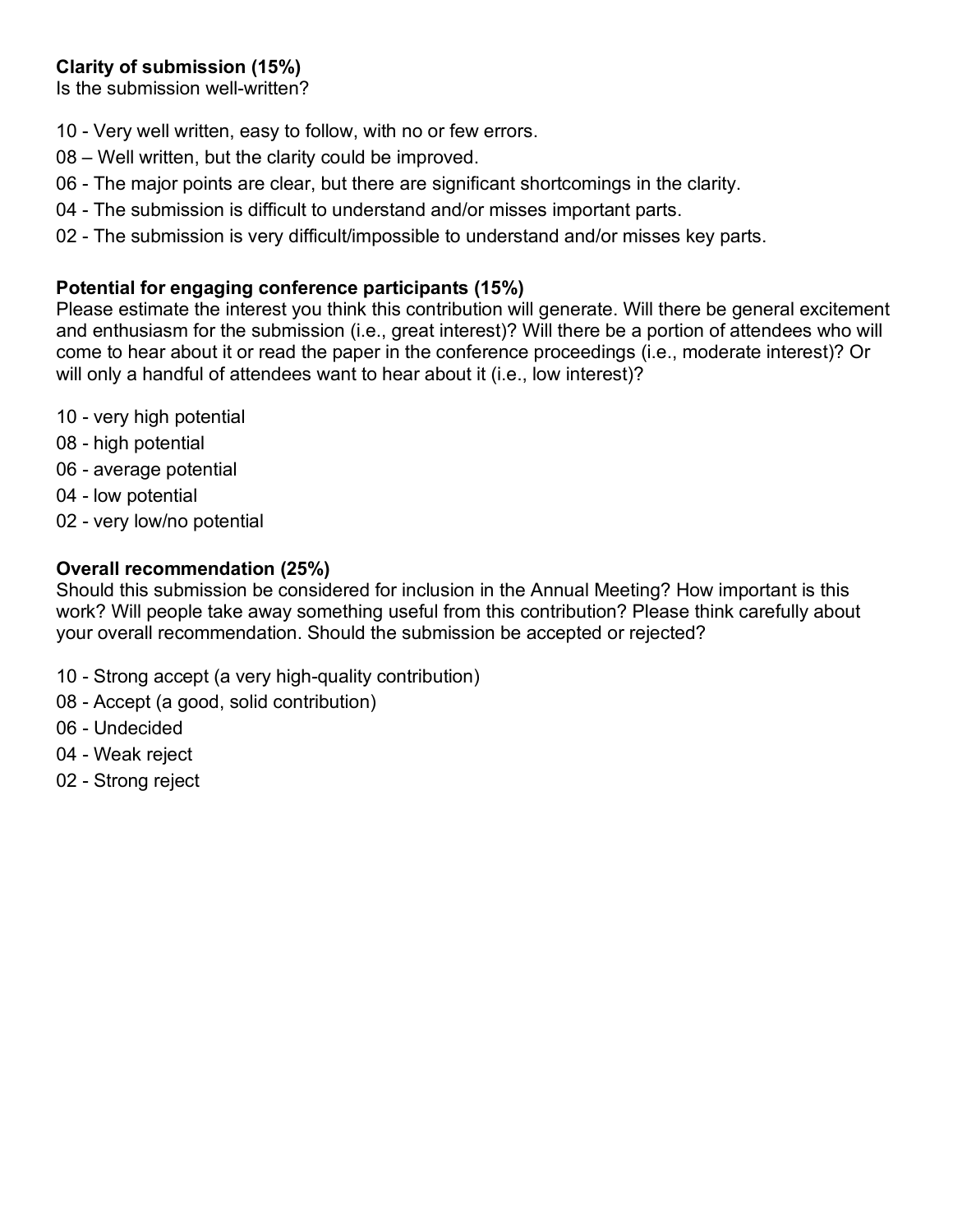# **REVIEW CRITERIA - PANELS & ALTERNATIVE EVENTS**

# **Quality of Submission (20%)**

The proposed topic includes, but is not limited to, one or more of the following criteria:

- exploration of emerging cutting-edge research and design,
- analyses of emerging trends,
- opinions on controversial issues,
- analyses of tools and techniques, or
- contrasting viewpoints from experts in complementary areas of research.
- [includes] an overview of the issues to be discussed.
- Where multiple topics are to be presented, these topics represent a coherent set of related ideas, not a set of separate and distinct papers.
- 10 High-quality work. Topic/questions are clearly delineated; the approach is suitable, and the panel approach is well defined. Should create discussion and interaction.
- 08 Solid work with a few shortcomings or flaws. Not much offered that is controversial, but good coverage of the subject matter is likely.
- 06 Not clear if this is anything new, but coverage of the topic is useful.
- 04 Submission has possibilities, but they are unlikely to be realized based on this submission.
- 02 Submission does not provide comprehensible structure, not well thought out or conceived.

### **Clarity of Proposal (15%)**

Is the submission well-written? Are the goals, organization, and activities of the panel/alternative event clearly described?

- 10 Very well written, a pleasure to read, easy to follow, few or no grammatical or typographical errors.
- 08 The essential content will be understood by most readers, but the writing or figures could be improved.
- 06 The major points are clear, but the details are either obscured by poor writing or are missing.
- 04 Important questions were hard to resolve even; the submission may need editing by an expert.
- 02 The submission had major issues with the writing style, which made it difficult to judge the work.

# **Engagement (25%)**

Please assess the interest you expect this panel/alternative event to elicit. Will the proposed topic or activities engage attendees in lively discussions or interactions? Will there be general excitement and buzz about the proposal (i.e., high interest)?

- 10 Should be of considerable interest to a large segment of the attendees and/or future readers of the conference proceedings. Should actively engage attendees.
- 08 The topic is relatively new or novel, will be of interest to many and is likely to result in active discussion or engagement.
- 06 A recurring topic for ASIS&T conferences, likely to be of some continuing interest, with some discussion or engagement.
- 04 The topic has been considered previously and lacks on novelty. Unlikely to engage attendees or result in discussions.
- 02 Not likely to be of interest to ASIS&T attendees or future readers of the conference *Proceedings*.